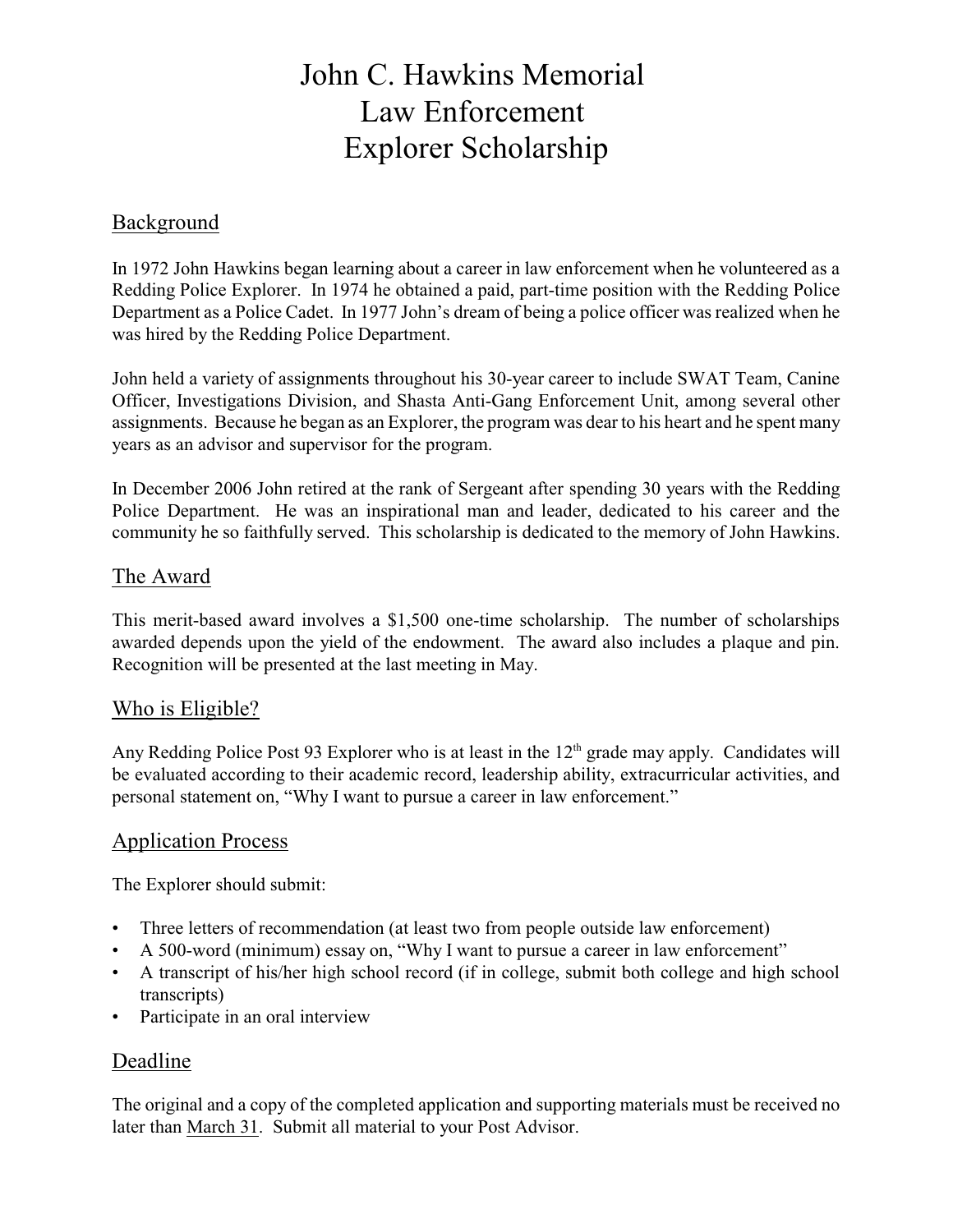# John C. Hawkins Memorial Law Enforcement Explorer Scholarship

### **Part I: Personal Data**

| Name                                              |       |        |  |
|---------------------------------------------------|-------|--------|--|
| Last                                              | First | Middle |  |
| Street Address                                    |       |        |  |
|                                                   |       |        |  |
|                                                   |       |        |  |
|                                                   |       |        |  |
| Guardian's name                                   |       |        |  |
| <b>Part II: Educational Data</b>                  |       |        |  |
| High school or college grade you will be in April |       |        |  |
|                                                   |       |        |  |
|                                                   |       |        |  |
|                                                   |       |        |  |
|                                                   |       |        |  |
|                                                   |       |        |  |
|                                                   |       |        |  |
| <b>Part III: Qualifications</b>                   |       |        |  |
| Major field of interest                           |       |        |  |

What previous experience in law enforcement, law, or criminal justice have you had? (Give full details, including dates, locations, period in field, and project objectives.)